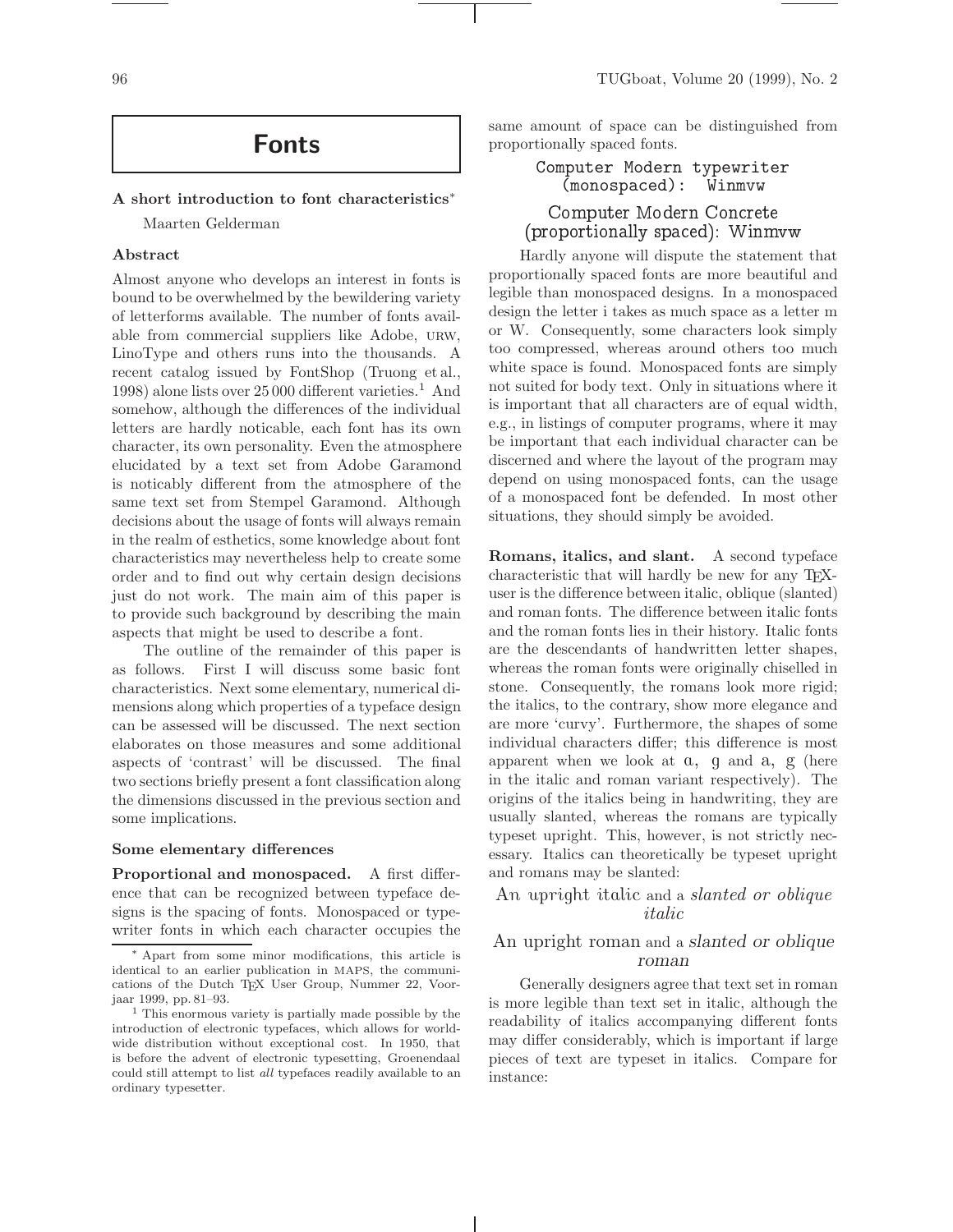| A block of text set      | A block of          |
|--------------------------|---------------------|
| from Utopia Italics.     | from Com            |
| Generally designers      | <i>italics.</i> Ge  |
| agree that text set      | designers           |
| in roman is more         | text set in         |
| legible than text set    | more legib          |
| in italic, although      | set in itali        |
| the readability of       | the readab          |
| italics accompanying     | <i>italics</i> acce |
| different fonts may      | different fo        |
| differ considerably,     | differ cons         |
| which is important if    | which is in         |
| large pieces of text are | large piece         |
| typeset in italics.      | typeset in          |

 $text set$ puter Modern  $i$ erally agree that roman is  $le$  than text  $\epsilon$ , although ility of  $impanying$ onts may  $identity,$ mportant if s of text are *italics*.

If multiple slanted fonts are used in one piece of running text, it is important to ensure that the angle of slant is comparable, otherwise a page will look rather uneven.

Serif and sans serif. An issue that raised much discussion in the first half of this century (see e.g., Tschichold, 1991) but on which a communis opinio now seems to have been reached is the usage of serifed or sans serif fonts:

Computer Modern (with serifs)

# Computer Modern sans (sans serif)

Whereas at the beginning of this century a large group of designers were of the opinion that sans serif designs were to be preferred as they were more modern, emphasizing the pure shape of the individual characters and omitting superfluous elements, it is now generally recognized that the serifs have an important function for the following, not always independent, aspects of legibility:

 Serifs make individual characters more distinct. In their sans serif variant many characters look remarkably, if not exactly, like mirror images of each other. During the reading process they are easily confused, especially by persons suffering from dyslexia. The advantage of serifed typefaces over their non-serif counterparts, in this respect, is easily seen from the following example:

$$
\begin{array}{cccc}\nb & d & b & d \\
p & q & p & q\n\end{array}
$$

- Serifs emphasize the beginning and ending of individual characters, compare e.g., rn with rn.
- Serifs emphasize the shape of words. It is generally recognized that experienced readers

do not read individual characters, but read words and mainly use the upper half of a line of text for this purpose. The general claim is that the serifs facilitate this process. Just check it for yourself by looking at the next set of lines:

Now you miss the upper half of this line

This is a taxty quar quar galapagos

|  |  |  | This is a toyte quor quor anlangance |
|--|--|--|--------------------------------------|
|  |  |  |                                      |

Furthermore, serifs have an important function in shaping the personality of a type design. Different serifs— a set of possible serifs is presented in Figure 1— give a typeface design a clearly distinct personality.

The first serif actually is no serif at all. The second one, the slab serif, is orthogonal to the stem to which it is attached and has about the same width as this stem. Slab serifs are generally, but not necessarily (Lucida Typewriter is a well-known example), used for monospaced fonts like Courier and Computer Modern Typewriter. Some proportionallyspaced fonts, like the Computer Modern Concrete we encountered earlier in this paper, also have slab serifs. Those fonts are generally called Egyptiennes and are normally used for two purposes: display text in advertising, and typesetting labels on maps. A well known example is 'Atlas', by the Amsterdam Typefoundry (see Figure 2). An important reason for using slab serifs in this latter type of copy may well be that the serifs clearly belong to the letters and consequently are not likely to be confused with other elements on the map.<sup>2</sup>

The next type of serif, the wedge serif, has been popular in advertising and for book covers during the fifties and sixties of this century, but is hardly used nowadays. The main, and probably only, advantage of this design is that is is easily drawn by hand and still looks somewhat unusual.

The hairline or modern serif is typical of 'modern' typefaces like Didot or Bodoni (see Figure 3). Such serifs became popular in the second half of the eighteenth century. Great craftmanship was required to make the matrices needed to cast letters with those extremely thin serifs. Furthermore, great care had to be taken during printing, as the hairline serifs were very fragile and could easily break.

<sup>2</sup> A second reason for the preference for Egyptiennes and sans serif fonts in applications like map printing is that the contrast of those fonts typically is near unity; see the discussion on contrast later in this paper.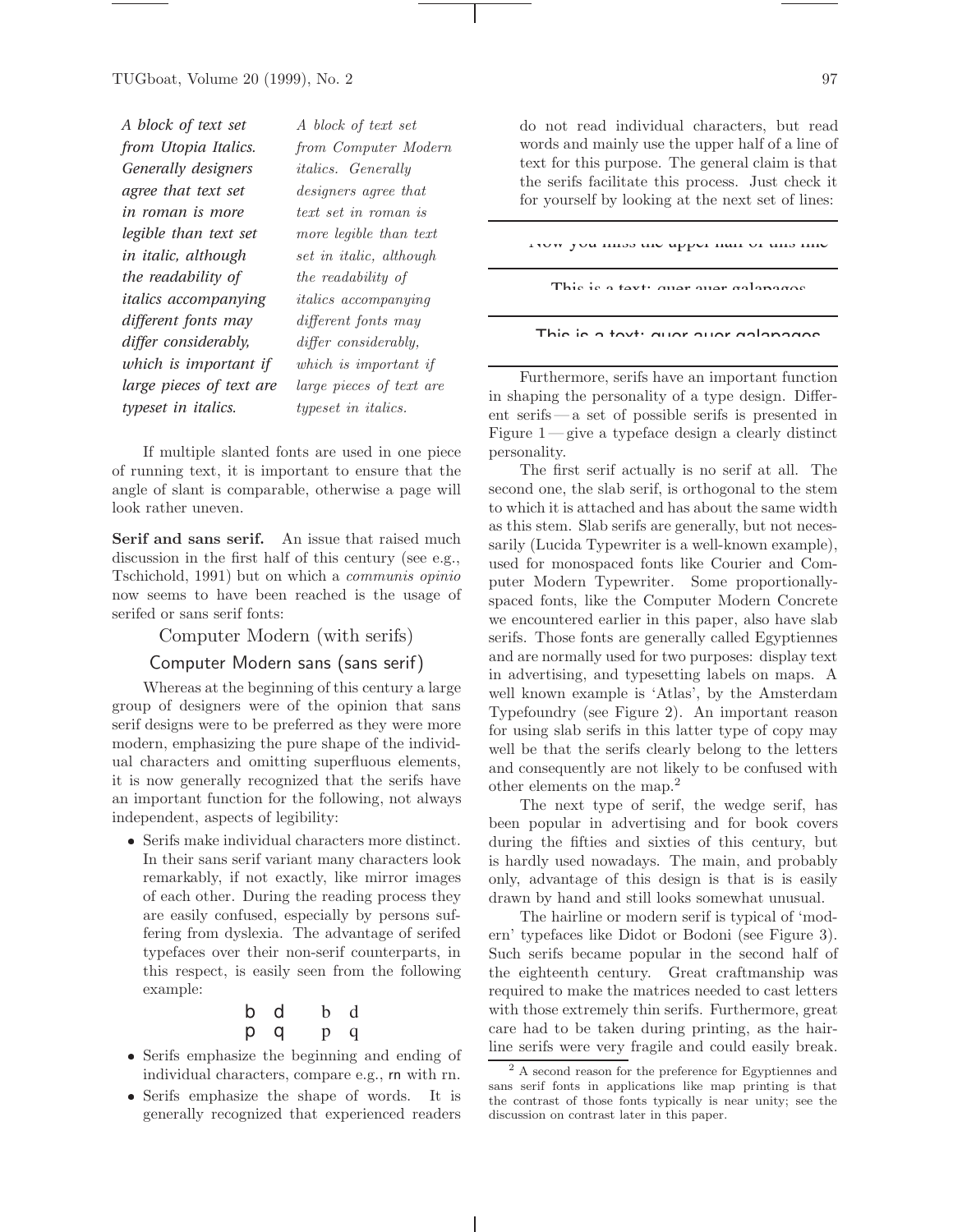

Figure 1: Different types of serifs.



Figure 2: Font specimen of 'Atlas' (source: N.V. Lettergieterj Amsterdam [Undated]).

Nowadays, one sometimes wonders whether those designs are the equivalent of Paganini's capriccios for violin, if their main purpose is not to show craftsmanship rather than beauty? Nevertheless, one has to admit that a book in Bodoni, carefully typeset on the right kind of paper, still looks stunning (apart from blackletter, Bodoni is one of the very few typefaces that looks good in combination with high contrast illustrations like woodcuts Groenendaal, 1950).

The serif we encounter most often is the bracketed or oldstyle serif (both the lower and upper serif are shown in Figure 1). This is the traditional serif, found in fonts like Garamond, Bembo and Times.<sup>3</sup>

# The dimensions of a typeface design

Size and design size. The best known, and probably least useful, dimension of a font is its 'size'. Everyone has encountered remarks like 'this text is set from a 10-point Bembo' and 'papers should be submitted in 12-point Times Roman'. Traditionally the size of a font is the height of the piece of lead from which the text is set. Nowadays the size of a font can generally be considered an almost useless figure. In most fonts it is equal to the height of the parentheses  $(1)$ , but even that is not always the case. In wordprocessors, the point size will generally be equal to the distance between lines of text if you set linespacing to one. For practical purposes this knowledge is limited; the only thing about font size that is important is that most fonts have a design size. This is the size at which the font will look best. Although bu using modern typesetting software like TEX, or any Windows or Macintosh program, it is possible to scale a font to any desired size, you will generally get better results if you stick to a size in the neighbourhood of the design size. For some popular fonts, like Times Roman or our good old Computer Modern, different design sizes even are available. This allows the careful designer to use all fonts at their optimal sizes. When using Computer Modern, the standard L<sup>AT</sup>FX document classes even take care of this automatically: the footnotes, for instance, are set from a font with another design size than the font used for the main text. This ensures an equal level of 'grayness' across the page and increases legibility (characters of fonts with a smaller design size are generally somewhat wider and heavier); look for instance at the difference between the next two examples:

<sup>3</sup> Times is somewhat peculiar in this respect: the bold characters use modern serifs, the ordinary roman, oldstyle serifs.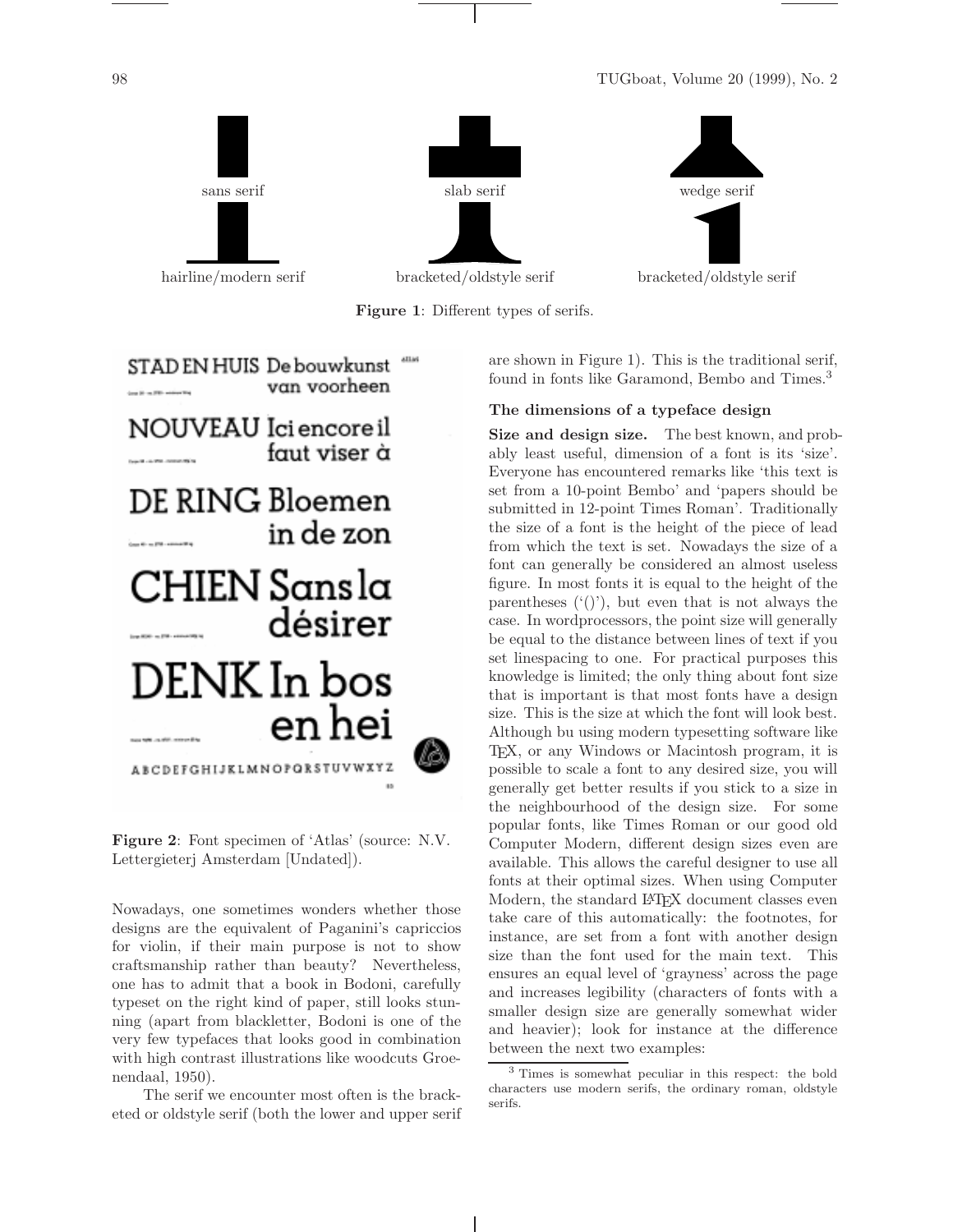# Computer Modern with 5-point design size

Computer Modern with 17-point design size

The x-height. For practical purposes, a more important characteristic is the x-height of a font, which is exactly what the name implies: the height of an x (or any other letter without ascenders or descenders) in the given font.<sup>4</sup> The x-height of a font essentially determines the size of the font as it will be perceived by the reader.Fonts with an identical nominal size may have x-heights that differ surprisingly. The next two examples show Utopia and Garamond at the same size. The x-heights, and consequently the perceived size of the font, however, differ considerably:

# Hamburgefont Hamburgefont

When combining fonts in running text, for instance when using typewriter or sans serif fonts in combination with an ordinary serifed roman, it is important to ensure that the x-heights of all fonts used are identical. A traditional problematic combination consists of the standard PostScript fonts Times, Helvetica and Courier. Those fonts have quite different x-heights, which distorts the evenness of a page if no measures are taken:<sup>5</sup>

# Times Helvetica Courier

Fortunately, the New Font Selection Scheme (a short introduction to the NFSS can be found in Kroonenberg, 1999) makes solving this problem rather easy: the default is to load each font at the same size; however, it is also possible to specify a scale factor in addition, which may be used to compensate for different x-heights.

Ascenders, descenders and capitals. In addition to the x-height and font size, three other heightrelated dimensions of a font are available: the height of the capitals (e.g., K, H, and S), the height of the ascenders (e.g., k, l, and h), and the length of the descenders (e.g., j, g, and y). In many fonts the capital-height is equal to the height of the ascenders; sometimes, however, the ascenders are slightly longer than the capitals. The main advantage of making the capitals slightly shorter than the ascenders is that this gives a more even level of grayness across the page; otherwise— especially

when the ascenders are large relative to x-height the capitals would stand out too much.<sup>6</sup> An example of a font that uses slightly smaller capitals than ascenders is Garamond:

# HhKkLlAk

The combination of x-height and ascender and descender heights roughly determines how economical a typeface is,<sup>7</sup> in other words: how much text can be put on a page without sacrificing legibility. Fonts with relatively large x-heights compared to their size can be used at small sizes. Consequently, they are rather economical: more lines of text can be put on a single page and more text will fit on a single line. However, the gain is not as large as one might hope for: fonts with relatively large x-height generally require some additional interline spacing.

Width and stem width. Apart from the measures of font height, discussed in the previous paragraphs, we also need some measure of font width. T<sub>EX</sub> provides the user with an amount called emspace, the width of a single m, which for design considerations has relatively little importance. Somewhat more important is the average width of a font, generally measured (Rubenstein, 1988) by the total width of all lowercase characters. This width is also of importance when combining fonts. Although less perceptible than the x-height, fonts with different widths (given an identical height) tend to combine badly (this problem is mainly related to the 'rhythm' of the font, to be discussed later in this paper).<sup>8</sup> Of course width also is related to the amount of text that can be put on a page; the larger the width the smaller the number of characters that fit on a single line. Not surprisingly, fonts with an x-height that is relatively large tend to have a large width as well, thus reducing the economy gained by using such a font.

A final directly measurable characteristic of a font is stem width: the width of the stems of letters like l. Of course this also influences the results when combining different fonts in a piece of text. The next example shows two monospaced fonts, along

<sup>&</sup>lt;sup>4</sup> The x-height of a font is readily available in T<sub>E</sub>X. If you want to specify a length in terms of the x-height of the current font, just use the measure ex, instead of a more traditional measure like cm or pt.

<sup>5</sup> The example also shows that color and rhythm of the three typefaces differ.

 $6$  Barbara Beeton drew my attention to the fact that this is especially important when typesetting text in German, where every noun is capitalized.

<sup>7</sup> Morison (1997) even claims that the general principle behind the evolution of font design is economy, and indeed more recently developed typefaces tend to be more economical than traditional ones.

<sup>8</sup> Unfortunately TEX is only able to scale the height and width of a font simultaneously, so this problem is not easily solved. Future generations of TEX may well solve this problem.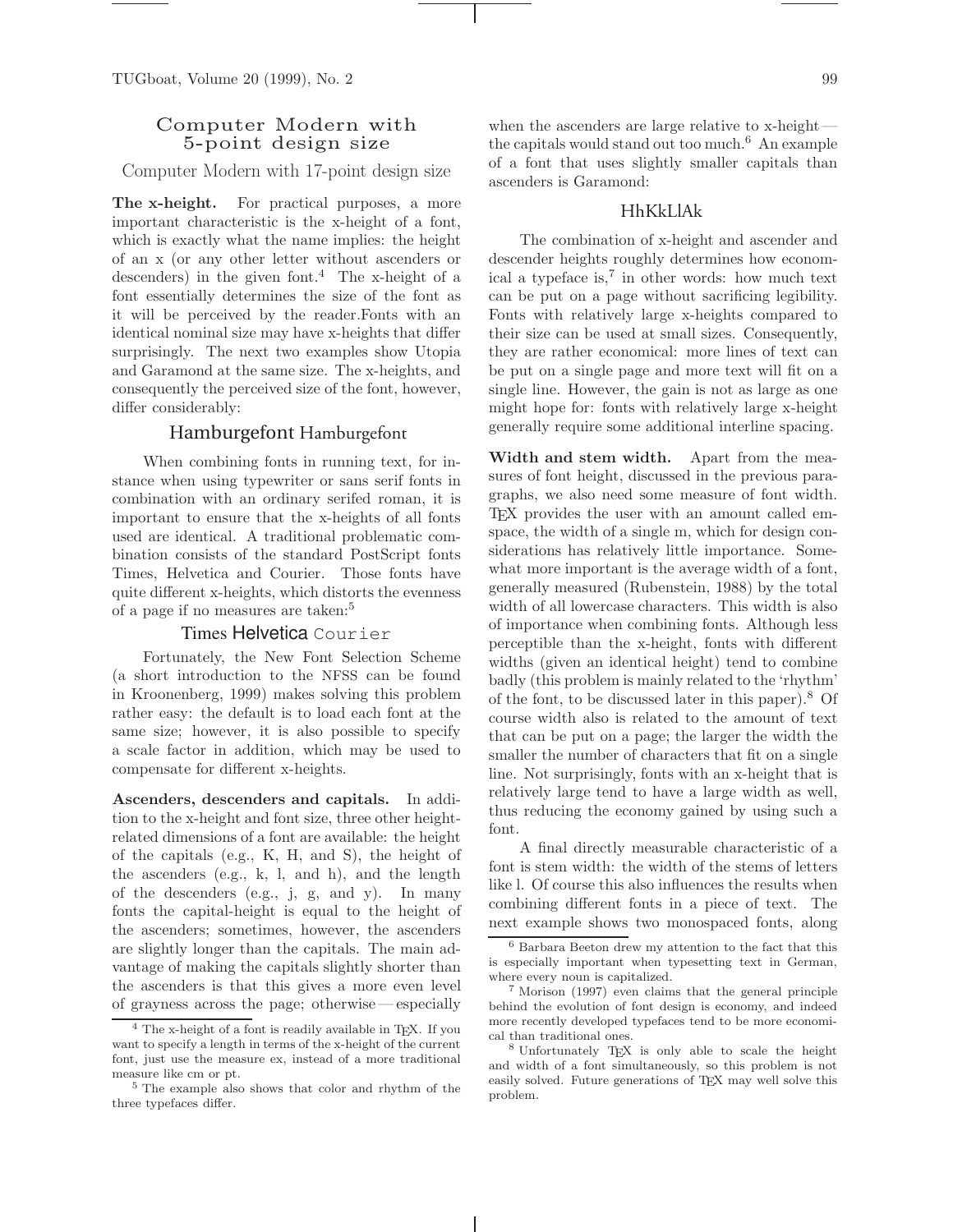with a Times. With regard to stem width (and consequently blackness) Computer Modern typewriter combines far better with Times than the traditional Courier (but of course, the x-height still needs some adjustment).

# Courier Times Computer Modern Typewriter

## Some more complex dimensions

Color. Although it is impossible to characterize a font completely by a set of numbers, we may refine the measurements presented till now to get some additional insight into the properties of a design. Most TEX-users, for instance, will have heard the remark that Computer Modern is 'too light'. This somewhat subjective criticism can be made more objective by calculating a measure of 'color'. This measure is defined as the ratio of the width of the set of all 26 lowercase letters, divided by the stem width (Rubenstein, 1988). In other words, color is a measure of the amount of paper left white: the higher the color-value of a font is, the lighter it looks. Color values for a number of popular fonts are provided in Table 1. It is evident that Times, which is the font of reference for most people, is much darker than the Computer Modern fonts. What also is noteworthy is that the 12-point Computer Modern is somewhat lighter that the 10-point variant. Finally, one may notice that, notwithstanding the common criticism that Computer Modern is 'too light', it is not the lightest font in the small set presented here: Garamond is even lighter. Apparently, color is not all there is to say. When we look at the other measures provided in this table, it seems as if Garamond is able to compensate for an apparent lack of color by a high contrast value.

|                  | color   | contrast       | weight |
|------------------|---------|----------------|--------|
| cmr12            | 197.111 | 1.703          | 0.146  |
| $\mathrm{cmr10}$ | 192.258 | 1.650          | 0.153  |
| Times            | 156     | 2              | 0.17   |
| Garamond         | 208     | 3              | 0.15   |
| Helvetica        | 163     | 1              | 0.16   |
| Bembo            | 184     | $\overline{2}$ | 0.16   |
| Van Dijck        | 191     | 2.75           | 0.15   |

Table 1: Color, weight and contrast of some popular fonts (the statistics for Times, Garamond, Helvetica, Bembo and Van Dijck are based on measurements presented in Rubenstein (1988); the statistics for both Computer Modern variants were kindly provided by Taco Hoekwater).

Contrast. Contrast is defined as the ratio between the width of vertical and horizontal stems (Rubenstein, 1988). Contrast is, roughly speaking, what makes a font lively, brilliant if you wish. If contrast gets extremely high, a font is hardly legible at all and only suited for use as a display typeface in, for instance, advertising. Similarly, fonts with extremely low contrast are hardly legible. Endless discussions about optimal contrast values are, of course, possible, but there seems to be some general agreement that for, serifed typefaces, contrast should be somewhere between 2 and 3.5. It is evident from the data presented in Table 1 that Computer Modern scores rather low on the contrast (of if you wish, high in the 'dullness') dimension. The design simply lacks contrast to an extent that may impel legibility. The cautious reader may also have noticed the extremely low contrast value of Helvetica. Such contrast values are rather typical for sans serif typefaces, which tend to stress evenness, often at the cost of legibility.

There is another aspect of contrast that deserves attention: contrast also is an indication of the 'fragility' of a font. At low resolutions (or looked at from large distances) designs with high contrast may be seriously distorted. This is one of the main reasons why sans serifed typefaces (and typewriter and slab serif fonts, which also tend to have contrast values near one) are the fonts of choice for transparencies, traffic signs and computer displays.

Theoretically, contrast values between zero and one are also possible. Such extreme designs, however, are only suited for advertising and other moreor-less artistic utterances.

Weight. A final, common dimension of a font is its weight. Color measures the darkness of a font as it appears to the reader who looks at a page of text. Weight is used to assess the darkness of the individual letters and it calculated by dividing the vertical stem width by the x-height of the font. According to Rubenstein (1988) if weight lies outside the range 0.15–0.2, legibility suffers. Apart from the 12-point Computer Modern all fonts presented in Table 1 are within this range. Times is the most 'weighty' design in the set of fonts presented here, but the differences are less noteworthy than on the previous dimensions.

## Additional aspects of contrast

Contrast is one of the more important aspects of a type design. However, the measure of contrast presented above does not cover this aspect completely. A first additional aspect of contrast is the axis of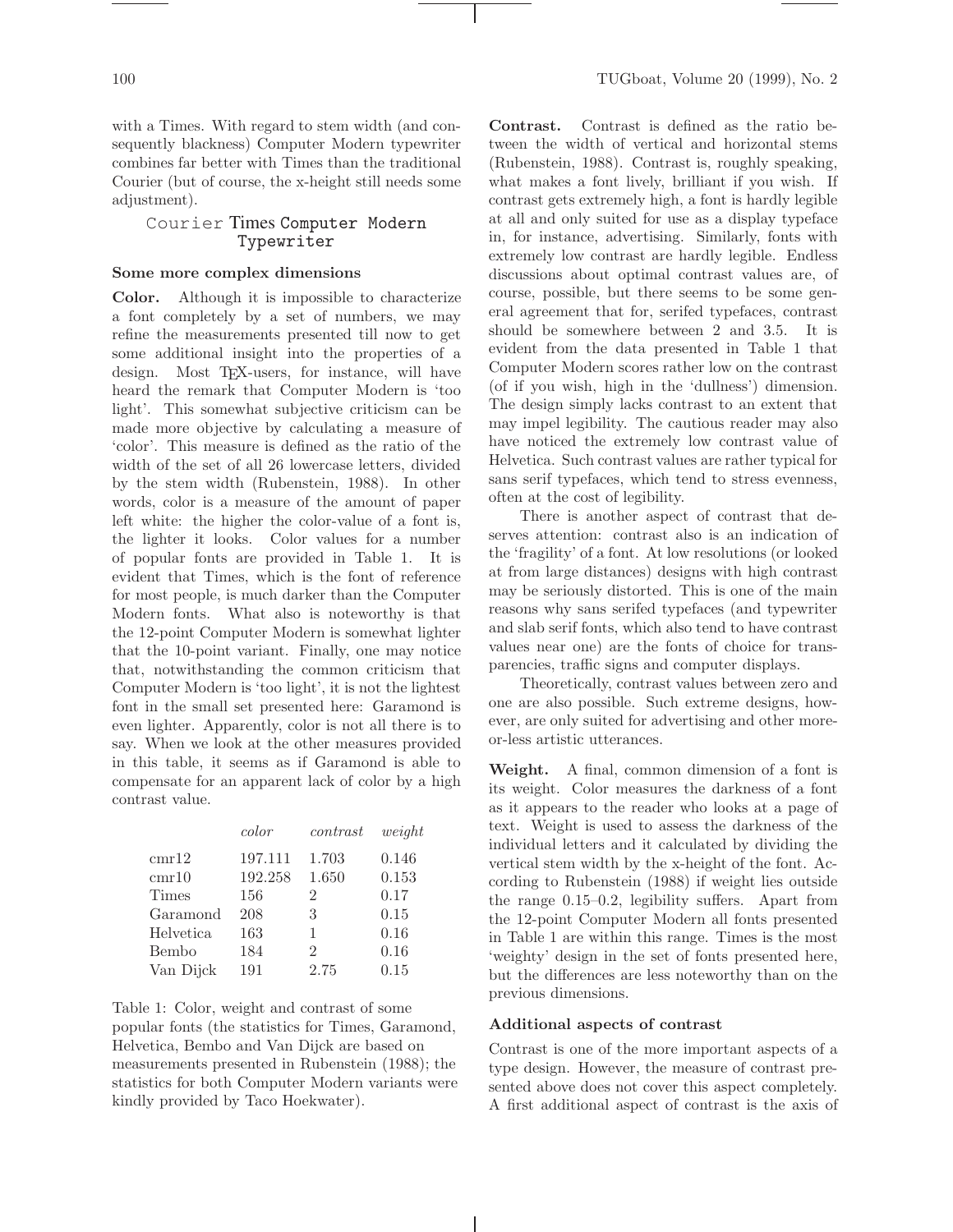# **ABCDEFGHIJK** LMNOPQRST UVWXYZ 1234567890 & abcdefghijklmn opqrstuvwxyz  $-...$ ::!?..<sup>??4?</sup>-

Figure 3: Font specimen of 'Bodoni' (source: Klein et al., 1991).

contrast, or the angle at which the broader parts of the characters appear. If we compare, for instance, the design of Bodoni (see Figure 3) with Bembo (see Figure 4), it is not only clear that contrast of Bodoni is higher than that of Bembo, but also that the axis of contrast differs. This is most easily seen, by comparing the 'o' or the 'e' of both fonts. In Bodoni, contrast is orthogonal to the baseline, whereas in Bembo, it is slanted to the left. $9$  The axis of contrast has little influence on legibility of a typeface, although the axis of contrast is related to contrast and hence influences legibility indirectly.<sup>10</sup>

The second additional aspect of contrast, frequency, is a far more important determinant of legibility. Figure 5 show the sensitivity of the human eye as a function of frequency. Sensitivity is, roughly, defined as the ease with which for instance

Bembo ABCDEFGHIJKLM NOPQRSTU **VWXYZ** abcdefghijklmnopqrst uvwxyzäöü 12345&67890 ff fi fl Antiqua, edelste der Schriftarten, Mutter auch und Königin genannt

Figure 4: Font specimen of 'Bembo' (source: Tschichold, 1992).

aller anderen

individual lines, drawn on a sheet of paper can be distinguished. If the lines are very far apart, that is frequency is low, the human eye is simply not able to focus on both lines simultaneously and sensitivity is low. If the lines are very close to each other, frequency is high, the human eye does not distinguish individual lines any more. Although a page may contain black and white lines, it is perceived as being  $\text{gray}.^{11}$  The ability of the human eye to perceive individual lines, rather than no lines at all, or some level of gray, is at a maximum somewhere between 6 and 11 cycles per degree. Of course, in order for a typeface design to be legible, it is highly desirable that the individual strokes of the characters are easily discernible. Unfortunately let-

<sup>&</sup>lt;sup>9</sup> If one mentally imagines the 'o' begin drawn on paper with a broad brush or pencil, the brush would be held horizontally when drawing the Bodoni 'o', and at a 30◦ angle when drawing the Bembo 'o'.

<sup>10</sup> To maximize contrast, the horizontal parts have to be as thin as possible and this can only be accomplished using a 'horizontal brush'.

<sup>11</sup> Frequency is not defined in terms of lines per inch but in terms of lines per degree of visual angle. If the sheet of paper is closer to our eyes, the number of lines per degree of visual angle diminishes, although the number of lines per inch remains the same. In this way the individual lines that look like uniform gray at reading distance, become distinguishable at closer examination. At a reading distance of about 40 centimeters, frequency in lines per inch is about two times as high as frequency in lines per degree of visual angle.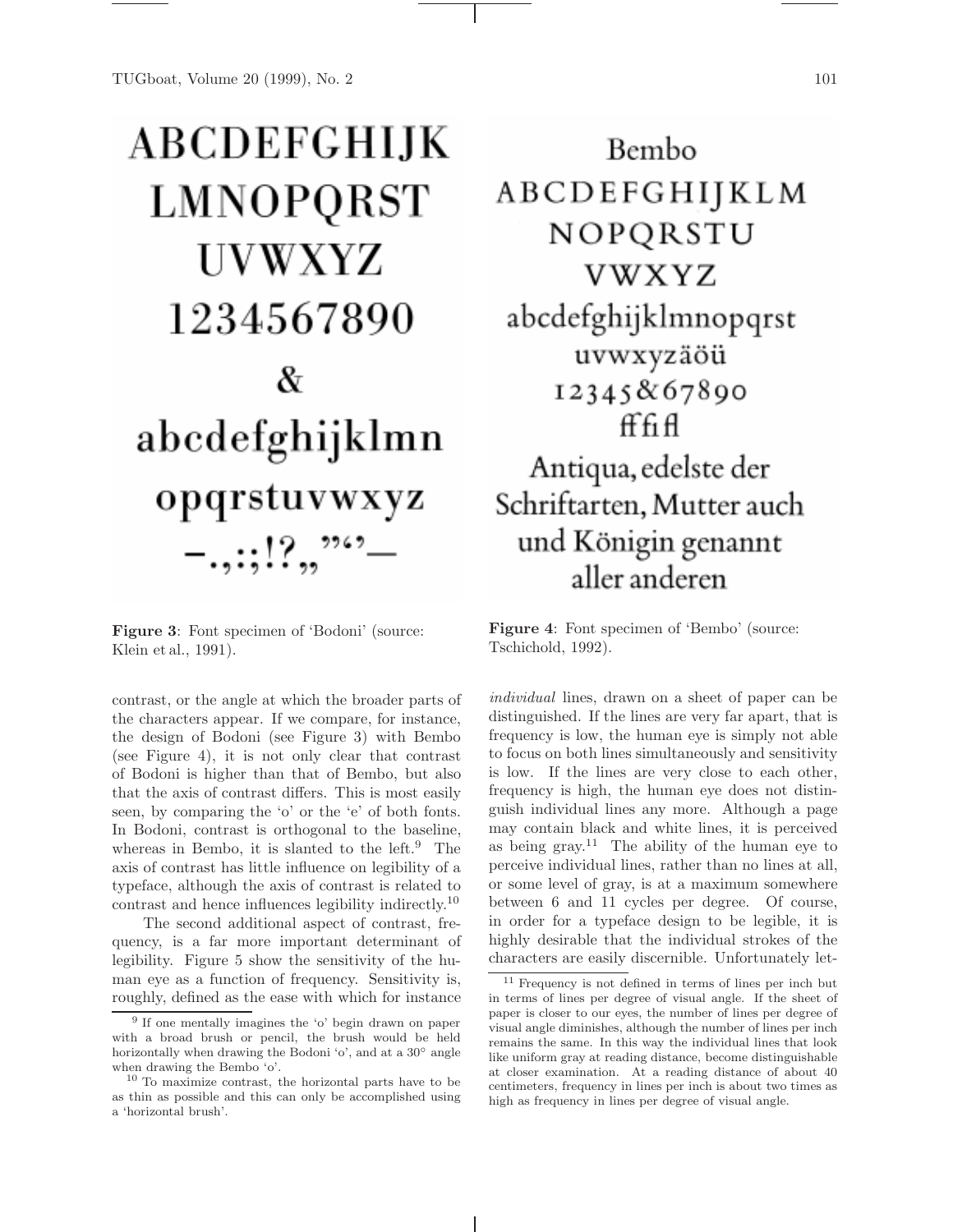

Figure 5: Sensitivity of the human eye as a function of frequency (in cycles per degree of visual angle) (source: Rubenstein, 1988).

ters do not consist of simple lines but are slightly more complex: a single number will not suffice to describe the frequency of a font. A number of frequencies will be present on a single page. Fortunately, using Fourier analysis it is possible to find those frequencies and make a plot of them, as is done in Figure 6 for three popular typeface designs: Times, Helvetica and Courier. Now we can look for a dominant frequency which hopefully lies some where between 6 and 11 cycles per degree. The results confirm our expectations: both Helvetica and Times show a clearly distinguishable peak in their frequency distribution at about the point of maximum discernability to the human eye. Helvetica, however, shows a second peak, which will make the design less readible. Courier, finally shows at least four peaks in its frequency distribution.

#### From characteristics to classification

The characteristics mentioned in the previous section provide the clues that can be used to build a classification of typefaces. The traditional classification scheme distinguishes four categories of serifed typefaces: Venetian, oldstyle, transitional and modern. Venetian typefaces have been in use since about 1470. They are hardly distinguishable from oldstyle typefaces, which have been in use since about 1500. Both categories of fonts share a slanted axis of contrast and the usage of, not surprisingly, oldstyle serifs. Capitals, typically, are somewhat smaller than the ascenders, they end where the serifs of ascenders start. One reason for this is that the ascenders and descenders of those fonts are relatively long and their x-height is relatively small. Furthermore, those fonts are typically relatively light, and contrast is



Figure 6: Results (power spectra) of Fourier analysis on text samples in three popular typefaces (source: Rubenstein, 1988).

not extreme. To distinguish a Venetian font from an oldstyle font, two features are of importance: first, oldstyle fonts usually have a horizontal crossbar of the lowercase e, whereas this crossbar in a Venetian is at an angle of about 20◦ with the baseline (like in the 'Heineken' logo). Furthermore, the oldstyle capital M has the usual serifs, whereas the Venetian M has double serifs. Prime examples of oldstyle fonts are Garamond, Baskerville and Caslon. Popular Venetians are Cloister, Centaur and many of the designs by Goudy.

The first transitional font was the 'Romain du Roi Louis xvi' designed for French governmental publications in about 1702, but only came into general usage at about 1755. Although the serifs of those fonts are already horizontal, the contrast axis is not yet orthogonal to the baseline, but more upright than in the Venetian or oldstyle typefaces. It is generally claimed (Morison, 1997) that the ascenders are as high as the capitals in those transitional fonts, however, upon my examination of some font specimens I learned that this rule is not universally valid. Similarly, although the transitional fonts are supposed to have lining numbers instead of oldstyle numbers, $12$  this also is not always the case.

<sup>12</sup> Lining numbers all have the same height and do not have ascenders and descenders. Oldstyle numbers, on the contrary, differ in size and some numbers (e.g., 9) have descenders, whereas others (e.g., 6) have ascenders. Another important dimension along which numbers may vary is whether they are fixed-width or not. This latter aspect is of course important for their applicability in tabular material. Thanks to Barabara Beeton for making this additional comment.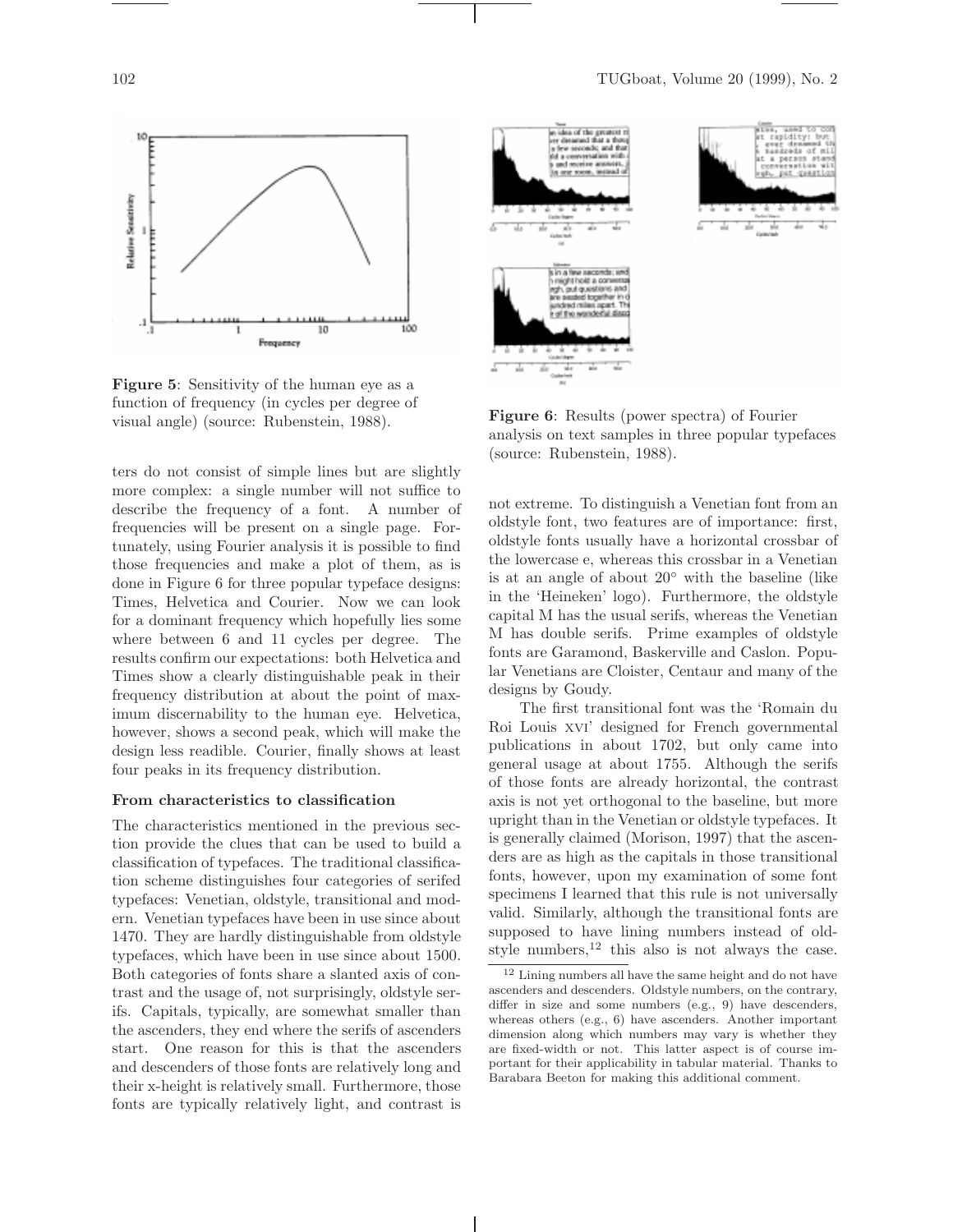The transitionals are generally blacker than oldstyle fonts; they look stronger, but less elegant.

Finally the moderns, of which Bodoni and Didot are the prime examples, can be found from 1790 on. The development of those typefaces continues the development started with the transitional fonts. The x-height slightly increases and the capitals are as high as (and sometimes even slightly higher than) the ascenders. The axis of contrast now is completely vertical and the serifs are horizontal. Contrast often is extreme, a page set from Bodoni looks brilliant. Although the page may look particularly well from a distance, legibility may suffer from this extreme contrast. Other moderns, like Egmont and Walbaum, are less extreme in this respect and consequently more legible. Table numbers are the rule, but exceptions may still occur.

#### Some implications

Typefaces, of course, neither were nor are designed with the classification or the numerous characteristics mentioned above in mind. The classification is not perfect, in particular, recently-developed fonts are difficult to classify. As a taxonomy, the classification scheme is useless, it merely functions as a starting point in determining the characteristics of a typeface, and the way it may be used. Typography remains an art, not a science, and each rule has its exception, but some rules of thumb may nevertheless help.

In the previous sections numerous aspects of font selection have already been mentioned. Monospaced fonts are generally not the best choice. Only for typesetting computer programs and similar applications, may they be the preferred kind of typeface. For applications like traffic signs, transparencies, computer applications and other messages that have to be read at low resolution or from a large distance, typefaces with low contrast, particularly sans serif and slab serif typefaces are generally preferred.

For typesetting large amounts of text, e.g., in a journal or a book, serifed typefaces are generally the best choice. If the result has to be striking, modern typefaces are preferred. They may draw attention to a magazine the consumer otherwise wouldn't buy or to a feature article that otherwise might be skipped by most readers. Modern typefaces may also be the font of choice because they blend well with illustrations or emphasize the 'designer-like' atmosphere of a book. Art books are a typical example.<sup>13</sup>

If it may be assumed beforehand that a text will be read, for instance in the case of a novel, oldstyle and transitional designs are preferred. Legibility of those designs is better than that of any other font category. Economy may be one of the criteria for font selection: with transitionals, generally more text can be put on a given amount of paper than with the oldstyle fonts. Oldstyle fonts, on the other hand may be slightly more legible and, more importantly: they look more elegant. Selection of a particular typeface may also be guided by other considerations: Caslon is a fairly appropriate choice for a text by Spinoza; for a French novel from the early 19th century a Didot may be the right choice, just because of the contemporary atmosphere elucidated by such a design.

After a certain typeface has been selected, some general guidelines may be drawn knowing its place in the classification scheme. Again, those guidelines are not laws, but mainly "rules of thumb". With Venetians and oldstyles the œ and æ ligatures may be used, and usage of the fi, fl, and fli ligatures is almost required. When using a modern or transitional, the f-based ligatures can be omitted, and usage of the other ligatures generally looks kind of overdone.

Font selection for the body text also has some implications for other design decisions. One of the charms of oldstyle fonts is that they look so quiet. To maintain this feature, chapter and section headers may be typeset from an ordinary roman or from small capitals rather than the more commonly encountered boldface variant. In some cases, depending on how similar to the roman font this variant is, an italic may also work. Combined with modern faces, however, a design in which only ordinary roman and small capitals are used looks just too withdrawn. The timidity of such a design just does not mix with the aggressiveness of a modern font.

A final remark may be made about the combination of different typefaces in a single design. Generally speaking it is required that both typefaces are clearly distinct. Furthermore it most often works best when the typeface used for headers and other sparingly used features is blacker than the font used for body text. Thus a Helvetica for section headings with a body text of Times may work well. Bembo for headings with Garamond for the body text (or vice versa) will just be plain ugly. Bodoni for the headings with a body of Garamond may work (if

<sup>&</sup>lt;sup>13</sup> The majority of the applications in which modern typefaces can be used share another characteristic: they are typically printed on glossy paper which not only combines

well with the atmosphere of, e.g., a Bodoni, but also is a prerequisite for adequate printing of the extremely thin hairlines of this typeface.